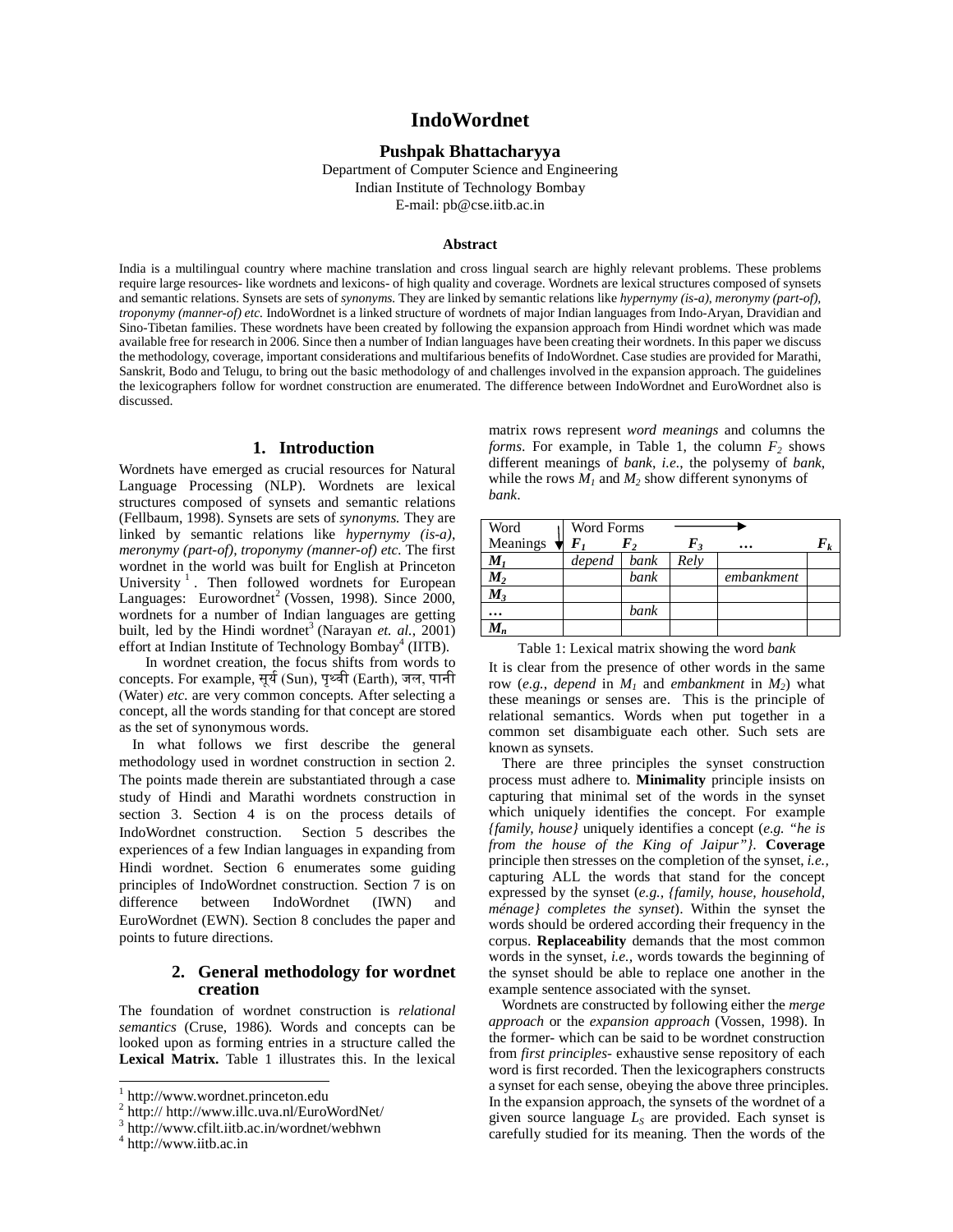target language *LT*, representing that meaning are collected and put together in a set in frequency order.

#### **2.1 Comparing** *merge* **and** *expansion* **approaches to wordnet building**

Both the merge and expansion approaches have their advantages and disadvantages. In the former, there is no *distracting influence* of another language, which happens when the lexicographer encounters culture and region specific concepts of the source language. The quality of the wordnet is good, provided the synset maker is well versed with the nuances of the language. But the process is typically slow. In the latter approach, the whole wordnet making process is well guided in the sense of following the synsets of the source language. Also it has the advantage of being able to borrow the semantic relations of the given wordnet. This saves an enormous amount of time. However, the lexicographer oftentimes is distracted by synsets standing for highly culture and region specific concepts. Also common is the problem of not finding the target language's *"own concepts"*.

 One finds the predominance of the expansion approach in the wordnet building community. Many concepts are common across languages. Creating synsets for these *universal concepts* should be the first step in the construction of any wordnet. If a language has already done this job, it makes sense to leverage from this work. This fact and the fact of being able to borrow the semantic relations from the source language tilt the balance in favour of the expansion approach. If the source and target languages happen to have strong kinship relationship, the expansion approach becomes all the more attractive, since distracting influences of culture and region specific concepts is minimal in this case.

 In the next section, we present a case study to elucidate the above ideas.

# **3. A case study: creation of Hindi wordnet (HWN) and Marathi wordnet (MWN)**

We follow Chakrabarty *et. al.* (2007) in this section. We have, for long, been engaged in building lexical resources for Indian languages with focus on Hindi and Marathi (http://www.cfilt.iitb.ac.in). The Hindi and Marathi wordnets (HWN and MWN) and the Hindi Verb Knowledge Base (HVKB) (Chakrabarty *et. al*., 2007) have been given special attention. The wordnets more or less follow the design principles of the Princeton Wordnet for English while paying particular attention to language specific phenomena (such as *complex predicates*) whenever they arise.

While HWN has been created by manually looking up the various listed meanings of words in different dictionaries, MWN has been created by expansion from HWN. That is, the synsets of HWN are adapted to MWN via addition or deletion of synonyms in the synset.

Figure 1 shows the creation of the synset for the word *peR* 'tree' in MWN *via* addition and deletion of synonyms from HWN. The synset in HWN for this word is {*peR, vriksh, paadap, drum, taru, viTap, ruuksh, ruukh, adhrip, taruvar*} *'tree'*. MWN deletes {*peR,viTap, ruuksh, ruukh, adhrip*} and adds {*jhaaR*} to it. Thus, the synset for tree in MWN is {*jhaaR, vriksh, taruvar, drum, taruu, paadap*}

*'tree'*. Hindi and Marathi being close members of the same language family, many Hindi words have the same meaning in Marathi. This is especially so for *tatsam*  words, which are directly borrowed from Sanskrit. The semantic relations can be transferred directly, thus saving time and effort.



ती दमून झाडा7या सावलीत बसली tii damuun jhaadacyaa saavlit baslii 'Being exhausted she sat under the shadow of the tree'

| Figure 1: MWN synset creation from HWN |  |  |
|----------------------------------------|--|--|
|                                        |  |  |

#### **3.1 Synset making**

The principles of *minimality*, *coverage* and *replaceability* govern the creation of the synsets:

(i) *Minimality*: Only the minimal set that uniquely identifies the meaning is first used to create the sysnet, *e.g.*,

*{ghar, kamaraa} (room)* 

*ghar-* which is ambiguous- is not by itself sufficient to denote the concept of a *room.* The addition of *kamaraa* to the synset brings out this meaning uniquely.

(ii) *Coverage*: Next, the synset should contain all the words denoting a particular meaning. The words are listed in order of decreasing frequency of their occurrence in the corpus.

*{ghar, kamaraa, kaksh} (room)* 

-

(iii) *Replaceability***:** The words forming the synset should

<sup>5</sup> Henceforth we will use only Roman script for expressing Hindi text. This is to avoid any problem of font encoding and also for the readability of non-Hindi readers.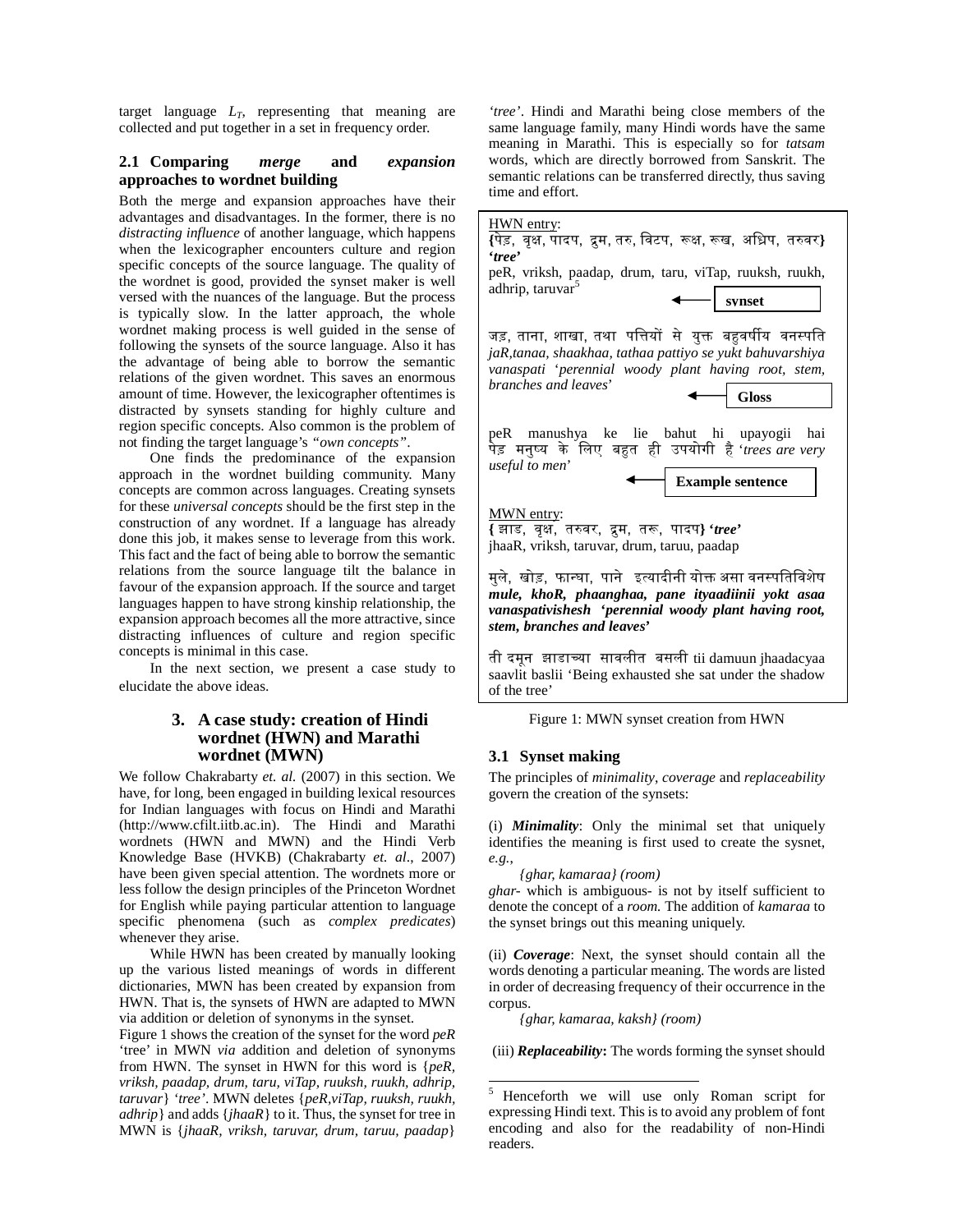be mutually replaceable in a specific context. Consider,

*{* 'वदेश, घर *}* (*motherland*)– अपना देश apanaa desh (*the country where one is born*) *svadesh, ghar* 

अमेरिका में दो साल बिताने के बाद श्याम स्वदेश /घर लौटा

*amerikaa meN do saal bitaane ke baad shyaam svadesh/ghar lauTaa* 

*America in two years stay after Shyam motherland returned* 

'*Shyam returned to his motherland after spending two years in America'* 

Figure 2: Illustration of replaceability

Here *svadesh* and *ghar* can replace each other.

The replaceability criterion is observed with respect to synonymy (semantic properties) and not with respect to the syntactic properties (such as subcategorization) of a lexeme.

# **3.2 Lexical relations**

HWN incorporates several commonly used semantic and lexical relationships along with a few new ones.

a) Antonymy is a lexical relation indicating 'opposites'.

For instance,  ${mod}$ **raa**, sthuulkaay ${afa \rightarrow$  {**patlaa**, dublaa} '*thin'*

*patlaa* (*thin*) is the antonym of moTaa (*fat*) and vice versa.

| Criterion    | Examples         | Gloss                       |
|--------------|------------------|-----------------------------|
| Size         | (chhoTaa-badzaa, | big-small, thick-thin       |
|              | moTaa -patlaa)   |                             |
| Quality      | (achchhaa-buraa. | good-bad, love-hatred       |
|              | pyaar-ghriNaa)   |                             |
| Gender       | (betaa-beTii,    | son-daughter, father-mother |
|              | maataa-pitaa)    |                             |
| <b>State</b> | (shuruu-ant)     | beginning-end               |
| Personality  | (raam-raavaN)    | Rama-Ravana                 |
| Direction    | (puurv-pashchim, | eat-west, front-behind      |
|              | aage-piichhe)    |                             |
| Action       | (lenaa-denaa,    | take-give, buy-sell         |
|              | khariid-bikrii)  |                             |
| Amount       | (kam-jyaadaa,    | little-much, light-heavy    |
|              | halkaa-bhaarii)  |                             |
| Place        | (duur-paas)      | far-near                    |
| Time         | (din-raat,       | Day-night, morning-evening  |
|              | subaha-shaam)    |                             |

Table 1: Criteria for Antonymy

HWN indicates the criterion under which the antonomy holds. In the above example, the antonymy criterion is *size*. Other criteria are given in Table 1.

b) Gradation is a lexical relation that represents possible intermediate states between two antonyms. For example, figure 3 shows the gradation relation among time words.



Figure 3: Gradation

c) Hypernymy and Hyponymy encode lexical relations

between a more general term and specific instances of it.

{belpatra, belpattii, bilvapatra} '*leaf of a tree named bela*'

→ {pattaa, paat, parN, patra, dal} '*leaf*'

Here, *belpatra* (*a leaf of the bel tree*) is a kind of *pattaa* (*leaf*). *pattaa* is the hypernym of *belpatra* and *belpatra* is a hyponym of *pattaa*.

d) Meronymy and Holonymy express the *part-of relationship* and its inverse.

{*jaR, muul, sor*} '*root*' → {*peR, vriksh, paadap, drum*} '*tree*'

Here, *jaR* (*root*) is a part of *peR* (*tree*) and therefore, *jaR* is the meronym of *peR* and *peR* (*tree*) is the holonym of *jaR* (*root*).

e) Entailment is a semantic relationship between two verbs. A verb *A* entails a verb *B*, if the meaning of *B* follows logically and is strictly included in the meaning of *A*. This relation is unidirectional. For instance, *snoring* entails *sleeping*, but *sleeping* does not entail *snoring*.

{*kharraaTaa lenaa, naak bajaanaa*} '*snore*'→ {*sonaa*} '*sleep*'

f) Troponymy is a semantic relation between two verbs

when one is a specific 'manner' elaboration of another. For instance,

{dahaaRanaa} '*to roar*' is the troponym of {bolanaa} '*to speak*'

g) HWN also cross-links synsets across different parts

of speech. Cross-links between 'nouns' and 'verbs' include the following:

i. Ability link specifies the features *intrinsic to* a nominal. For example,

{*machlii, macchii, matsya, miin, maahii*} '*fish*'→ {*tairnaa, pairnaa, paunrnaa*} '*swim*'

ii. Capability link specifies the features that may be *acquired* by a nominal. For example,

> {*vyakti, maanas*} '*person*' → {*tairnaa, pairnaa, paunrnaa*} '*swim*'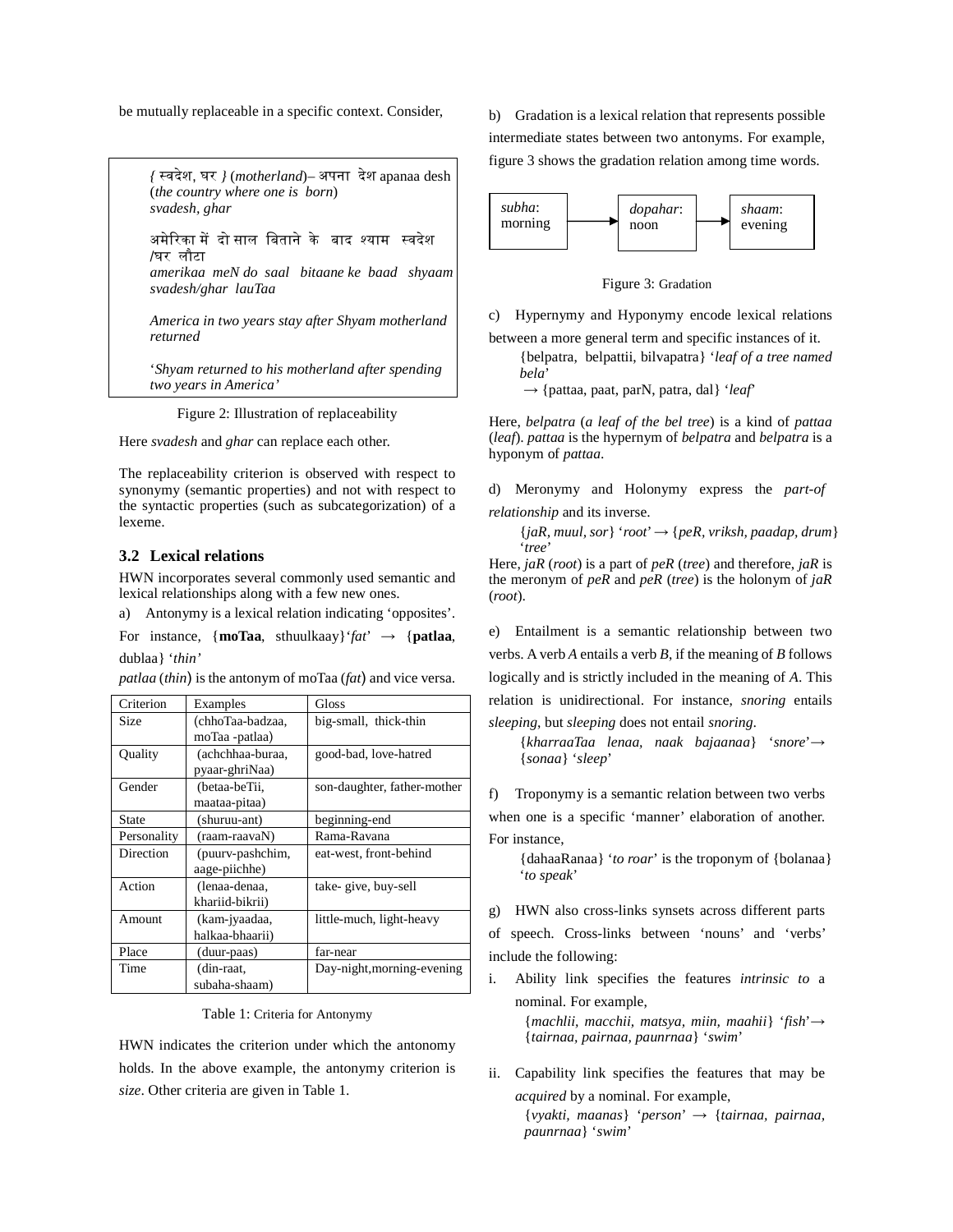iii. Function link specifies function(s) associated with a nominal. For example,

> {*adhyaapak, shikshak*}'*teacher*' → {*paRhanaa, shikshaa denaa*} '*teach*'

Cross-links between 'nouns' and 'adjectives' are used to indicate typical properties of a noun. For example, {*sher*} '*tiger*' → {*maansaahaarii*} '*carnivorous*'. Links between morphologically derived forms mark the root form from which a particular word is derived by affixation. For example, {*bhaaratiiyataa*} '*indianness*' is derived from {*bhaaratiiya*} '*Indian*' and is linked to it.

## **4. The Process of IndoWordnet Creation**

Seeing the enormous potential of wordnet, 16 out of 22 official languages of India, have started making their wordnets under the leadership of IIT Bombay. These languages are: (1) Hindi  $6 \text{ (already discussed)},$  (2) Marathi<sup>7</sup>, (3) Konkani<sup>8</sup>, (4) Sanskrit<sup>9</sup>, (5) Nepali<sup>10</sup>, (6) Kashimiri<sup>11</sup>, (7), Assamese<sup>12</sup>, (8) Tamil<sup>13</sup>, (9) Malyalam<sup>14</sup>,

7 Marathi is an Indo-Aryan language spoken by the Marathi people of south western India and is the official language of the state of Maharashtra. 2001 census of India noted 71,936,894 speakers of this language.

8 Konkani is an Indo-Aryan language belonging to the Indo-European family of languages spoken in the Konkan coast of India. It has approximately 7.6 million speakers of its two individual languages, Konkani and Goan Konkani.

<sup>9</sup> Sanskrit is a historical Indo-Aryan language and as per the 2001 census of India, there are 6,106 speakers of this language.

<sup>10</sup> Nepali is a language of the Indo-Aryan branch of the Indo-European language family. 2001 census of India records 13,168,484 speakers of this language.

<sup>11</sup> The origin of Kashmiri language is uncertain. According to one view it belongs to the Dardic languages which form a sub-group of the Indo-Aryan languages whereas others believe that it belongs to the Iranian languages. It is spoken in eastern Afghanistan, northern Pakistan, and in the Indian region of Jammu and Kashmir. 2001 census of India recorded 5,527,698 speakers of this language.

<sup>12</sup> Assamese is the easternmost Indo-Aryan language. According to the 2001 census of India there are 13,168,484 speakers of this particular language.

<sup>13</sup> Tamil is the only surviving Classical language in the world and is a Dravidian language. According to the 2001 census of India there are 60,793,814 speakers of this particular language.

<sup>14</sup> Malayalam is one of the four major Dravidian

(10) Telugu<sup>15</sup>, (11) Kannad <sup>16</sup>, (12) Manipuri<sup>17</sup> and (13) Bodo,<sup>18</sup> (14) Bangla<sup>19</sup>, (15) Punjabi<sup>20</sup> and (16) Gujarati<sup>21</sup>. These languages cover the length and breadth of India and are used by about 900 million people. Table 2 shows the wordnets and the corresponding institutes developing them.

The experiences of various language groups of building these wordnets have been presented in the  $5<sup>th</sup>$ International Conference of Global Wordnet (GWC2010) (Bhattacharyya et. al., 2010).

| Wordnet –Language | Institute(s)                 |  |  |
|-------------------|------------------------------|--|--|
| <i>Assamese</i>   | Guahati University, Assam    |  |  |
| <b>Bengali</b>    | Indian Statistical Institute |  |  |
|                   | Kolkata, IIT Kharagpur and   |  |  |
|                   | Jadavpur University          |  |  |
| <b>Bodo</b>       | Guahati University, Assam    |  |  |
| Gugarati          | DDU, Nadiad, Gujarat         |  |  |
| Hindi             | <b>IIT Bombay</b>            |  |  |
| <b>Kannad</b>     | University,<br>Amrita        |  |  |
|                   | Koimbatore                   |  |  |
| <b>Kashmiri</b>   | Kashmir<br>University,       |  |  |
|                   | Srinagar                     |  |  |
| Malayalam         | Amrita<br>University,        |  |  |
|                   | Koimbatore                   |  |  |
| <b>Manipuri</b>   | University,<br>Manipur       |  |  |
|                   | Imphal, Manipur              |  |  |

languages of South India. According to the 2001 census of India there are 33,066,392speakers of this particular language

 $\overline{a}$ 

<sup>15</sup> Telugu is a Dravidian language mostly spoken in the Indian state of Andhra Pradesh. According to the 2001 census of India there are 74,002,856 speakers of this particular language.

<sup>16</sup> Kannada is one of the major Dravidian languages of India, spoken predominantly in the state of Karnataka. 2001 census of India recorded 37,924,011 speakers of this language.

<sup>17</sup> Manipuri belongs to the Sino-Tibetan family of languages. It is the official language of south-eastern Himalayan state of Manipur, in north-eastern India. According to 2001 census, 1,466,705 speakers of this language are found in India.

<sup>18</sup> Bodo is a Tibeto-Burman language. 2001 census of India records 1,350,478 speakers of this language.

 $19$  Bangla is one of the major members of the Indo-Aryan family of languages, spoken by 215 million people. It is the national language of the country of Bangladesh and also the state language of the province of West Bengal in India.

 $20$  Punjabi is a member of the Indo-Aryan family spoken by about 88 million people. It is the state language of the province of Punjab in Western India.

 $21$  Gujarati is a member of the Indo-Aryan family spoken by about 46 million people. It is the state language of the province of Gujarat in Western India.

 6 Hindi/Khadi boli belongs to the Indo-Aryan language sub-group of Indo-European language family. It is a dialect continuum of the Indic language family in the northern plains of India. 2001 census of India noted 422,048,642 speakers of this language. It is spoken in the Indian states and union territories of Bihar, Chhattisgarh, Delhi, Haryana, Himachal Pradesh, Jharkhand, Madhya Pradesh, Rajasthan, Uttar Pradesh and Uttarakhand.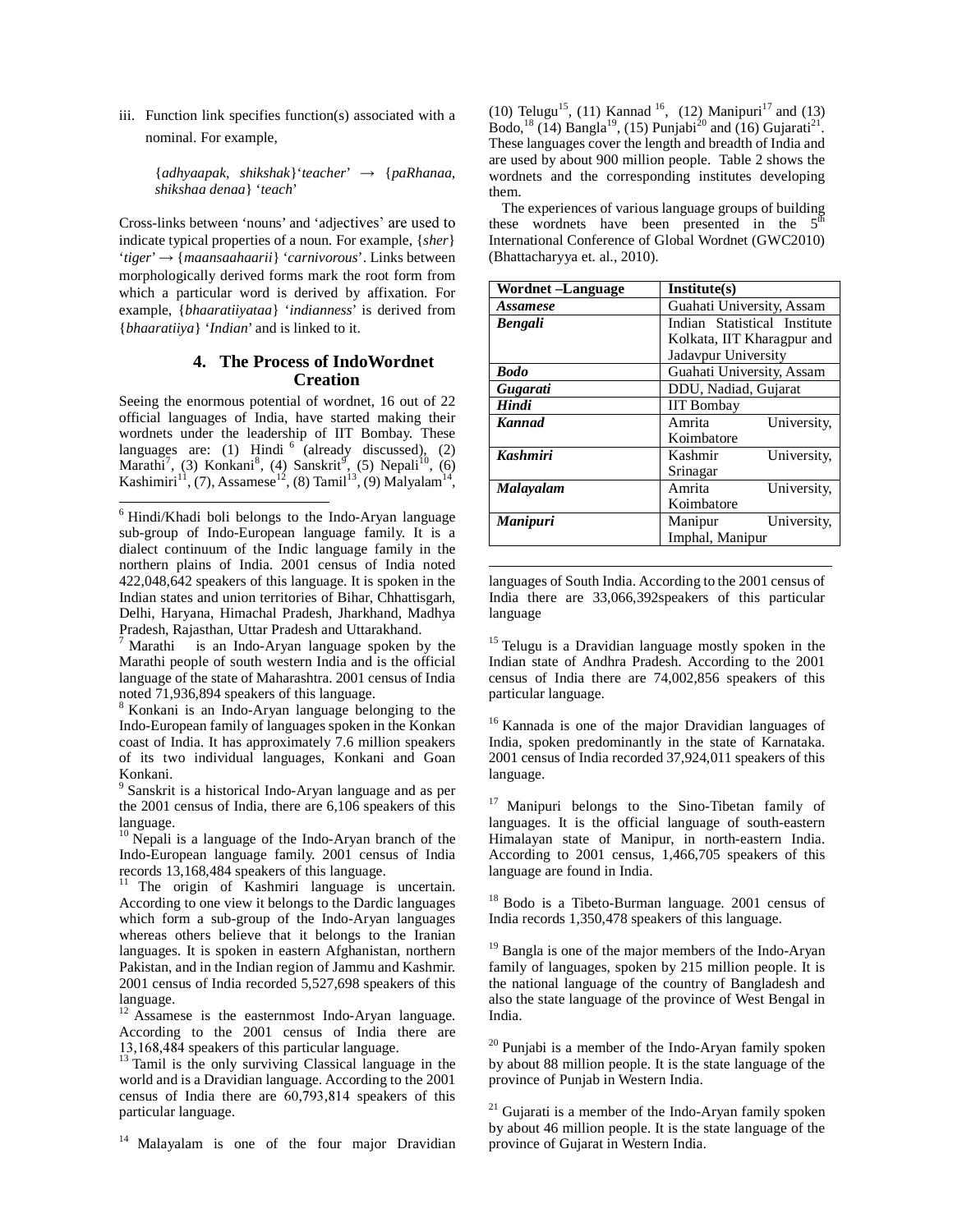| <b>Marathi</b>  | <b>IIT Bombay</b>           |  |  |
|-----------------|-----------------------------|--|--|
| Nepali          | Assam University, Silchar,  |  |  |
|                 | Assam                       |  |  |
| <b>Oriva</b>    | University of Hyderabad     |  |  |
| Punjabi         | Thapar Institute<br>and     |  |  |
|                 | Punjabi University, Patiala |  |  |
| <b>Sanskrit</b> | <b>IIT Bombay</b>           |  |  |
| <b>Tamil</b>    | University,<br>Tamil        |  |  |
|                 | Thanjavur and<br>Amrita     |  |  |
|                 | University                  |  |  |
| <b>Telugu</b>   | University of Hyderabad     |  |  |
|                 | and Dravidian University,   |  |  |
|                 | Kuppam                      |  |  |
| <b>Urdu</b>     | University or Hyderabad     |  |  |
|                 | and International Institute |  |  |
|                 | of Information Technology,  |  |  |
|                 | Allahabad                   |  |  |

Table 2: Wordnets of different languages and institutes developing them

Wordnets creation for languages other than Hindi is going on using the Expansion Approach. Figure 4 below shows the big picture of the IndoWordnet.



Figure 4: Linked IndoWordnet structure

#### **4.1 Selection of core and common synsets**

In the process of IndoWordnet creation, the first phase is the construction of synsets for most common concepts which are universal across languages. It was decided that all IndoWordnet members will first link to the core synsets.

To select the most common concepts from approximately 32000 synsets of HWN, the following steps were taken:

1. Initially, 32K synsets were distributed among 6 people. Each one classified them into 4 categories,  $viz.$ , *(i) Common, (ii) Uncommon, (iii) Common in Indian languages* and *(iv) Region and language specific*. This was done with the help of a specially designed tool for synset classification. By this process 16K synsets were filtered.

2. These 16K synsets were again ranked by voting. 11K

synsets were selected as common synsets.

3. An online interface was provided to rank these 11K synsets by the NLP group at IIT Bombay.

compiled by D. N. Narwane was used to create a set of core concepts necessary for everyday living and communication. 2000 synsets were selected as core synsets and distributed to other language groups.

| Wordnet         | #synsets/unique-words |  |
|-----------------|-----------------------|--|
| -Language       |                       |  |
| <i>Assamese</i> | 3530/19609            |  |
| <b>Bengali</b>  | 8679/18563            |  |
| <b>Bodo</b>     | 3837/13357            |  |
| Gugarati        | 970/2125              |  |
| Hindi           | 33900/82000           |  |
| <b>Kannad</b>   | 5920/7344             |  |
| <b>Kashmiri</b> | 6569/8674             |  |
| Malayalam       | 6154/8622             |  |
| <b>Manipuri</b> | 2744/5231             |  |
| Marathi         | 9739/21223            |  |
| Nepali          | 5802/10278            |  |
| Oriya           | To start              |  |
| Punjabi         | To start              |  |
| <b>Sanskrit</b> | 3340/17820            |  |
| <b>Tamil</b>    | 4750/9821             |  |
| Telugu          | 10639/18250           |  |
| Urdu            | 6123/9641             |  |

Table 3: Statistics of total synsets and the unique words for wordnets of various languages

Rest of the common synsets was also distributed, but these were linked only after finishing the 2000 core concepts. Table 3 shows the status of core and common synset linkage and the number of unique words covered thereby as on March 1, 2010.

The task of **linking the synsets of Hindi with those of English** has also been going on. As of now 13693 synsets of Hindi have been linked with English. Efforts are also on to automatise this process of linkage.

#### **4.2 Lexicographers' interface for wordnet building**



Figure 5: Lexicographer's interface.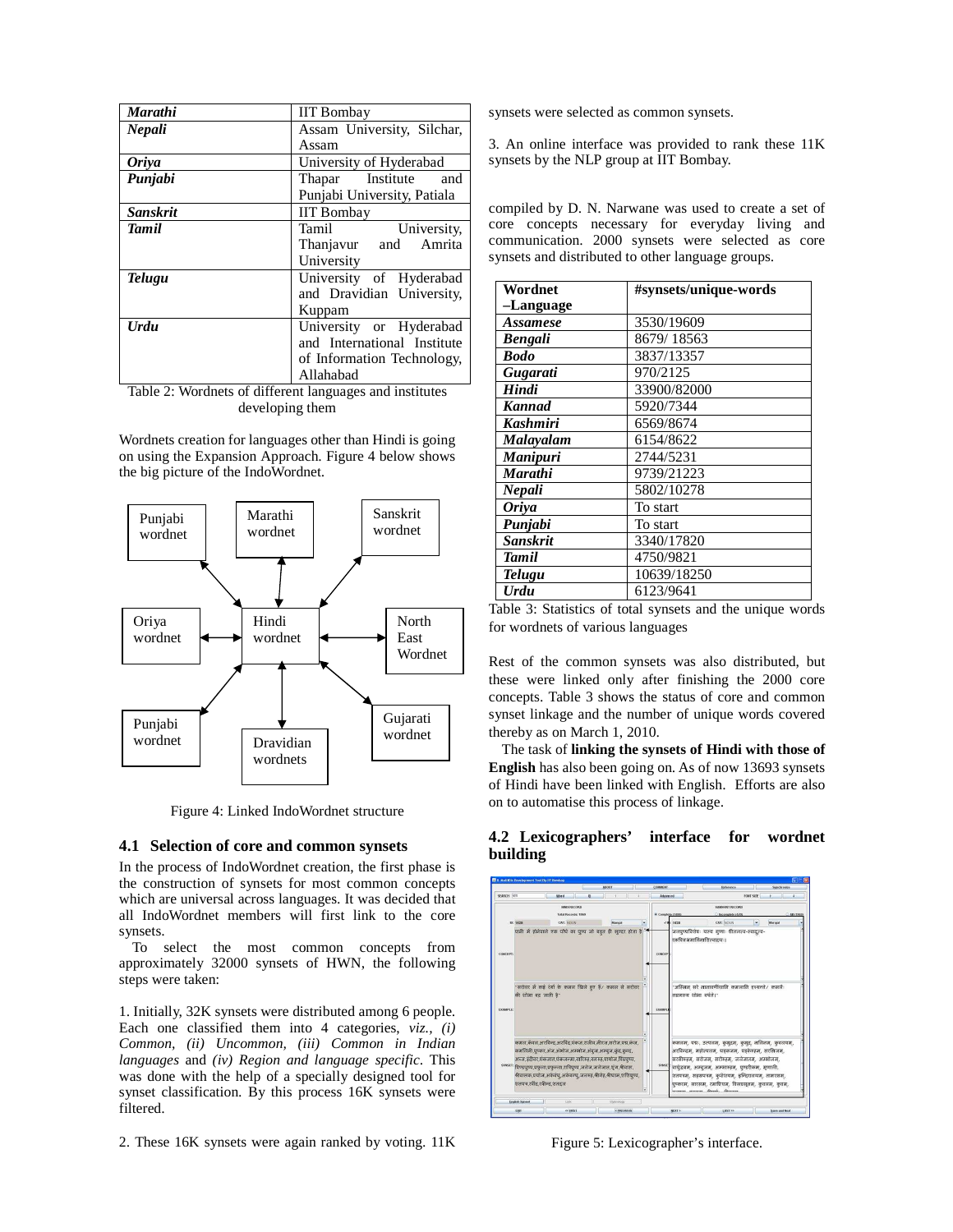To create a lexical resource like wordnet, one needs a user friendly tool. Use is made of the *MultiDict* tool developed at the Center for Indian Language Technology, Computer Science Department, IIT Bombay (Figure 5 above). The tool provides an interface for linking the synsets that express the same meaning in different language. In this figure a synset of Sanskrit meaning *lotus* is linked with the corresponding synset for Hindi. The left panel shows the Hindi synset and the right panel is for the synset of the target languages.

| Synset Linker      |  |
|--------------------|--|
| Linker for ID 4312 |  |
| कीलकः              |  |
| $- - -$<br>कीलकः   |  |
| शङ्कु              |  |
| सूचीका             |  |
| पित $\Box$         |  |
| कंटिका नि          |  |
| टॉंचनी न           |  |
| टांचनी न           |  |
| Set as finished    |  |
|                    |  |

Figure 6: The Linker tool

The linker tool (Figure 6) is integrated in the interface for cross-linkage between the literals of source and target synsets. It allows a lexicographer to link a literal of the source language to one or more literals in the corresponding target language synset. The particular example shown in figure 6 depicts the word level linkage for words of Sanskrit and Hindi meaning *nail.*

# **5. Some experiences of lexicographers of representative Indian languages**

Here we record the IndoWordnet experience of three languages, by describing the challenges faced by lexicographers of these languages. We have chosen Sanskrit as a heritage language, Bodo as a member of the Tibeto Burman family and Telugu as a member of the Dravidian family of languages.

# **5.1 Sanskrit**

 $\overline{\phantom{a}}$ 

Sanskrit is the oldest member of the Indo-Aryan language family, a sub branch of Indo-Iranian, which in turn is a branch of Indo European language family. The wordnet for Sanskrit (Kulkarni *et. al*., 2010) is being created from Hindi wordnet.

There is a traditional fourfold division of lexical units of Indian languages into:

1. *tatsama <sup>22</sup> -* words having their origin in

Sanskrit and accepted in the modern Indo-Aryan languages without any change in their phonology.

2. *tadbhava<sup>23</sup>* - words which have their origin in Sanskrit but their phonological forms are changed as per the rules of the modern Indo-Aryan languages.

3. *desh*ī -words which are the native words of the particular language and

4. *videsh*ī - words borrowed from foreign languages.

The links to *tatsama* and *tadbhava* words, in particular, will be a great pan-Indian linguistic resource for computational purposes.

The challenge faced in creating the synsets of Sanskrit wordnet in consonance with those of Hindi is mainly in **finding equivalent words.** For example; the word  $\{\ \ \ \ \ \}$ chaaya (*tea*) is a frequently used word. The concept of *tea* is explained as follows in the Hindi wordnet:

 $(1)$ ,  $(2)$ ,  $(3)$ ,  $(4)$ ,  $(5)$ ,  $(6)$ ,  $(7)$ ,  $(8)$ ,  $(8)$ ,  $(9)$ ,  $(1)$ ,  $(1)$ ,  $(1)$ ,  $(1)$ ,  $(1)$ ,  $(1)$ ,  $(1)$ ,  $(1)$ ,  $(1)$ ,  $(1)$ ,  $(1)$ ,  $(1)$ ,  $(1)$ ,  $(1)$ ,  $(1)$ ,  $(1)$ ,  $(1)$ ,  $(1)$ ,  $(1)$ ,  $(1)$ ,  $(1)$ ,  $(1)$ 

*cAya ke paudhe kI pattiyon ko pAnI mein DAlkar cinI dUdha Adi milAkar banAyA huA peya padArtha*  (A drink prepared by mixing the leaves of the Tea-plant with sugar, milk and water)

But Sanskrit does not have a word of its own for this concept. Monier Williams in his Sanskrit-English dictionary (MW hereafter) suggests that " " *cahA* (which is actually is a Marathi word) should be used as a borrowed word. In the dictionary of spoken Sanskrit we find two different regional words " " *cAya* and " " *cAyA* belonging to the languages of North and South India respectively. The gloss field in the synset of {

 $\left[ ,\quad ,\quad \right]$  {*kaSAyapeyaM, cAyaH, cAyA, cahA*} in the Sanskrit wordnet is created as follows:

 $(2)$ 

*cAyaH cahA evaMvidhaiH shabdaiH bhAratIya-bhASAsu prasiddhasya kSupasya shuSka-parNAnAM cUrNam uSNajale abhipacya tasmin drave sharkarA-dugdhAdIn saMmishrya nirmitam uSNapeyam* 

(A hot drink which is prepared by first mixing the leaves of the plant, which is famous by the names like

etc. in the Indian languages, into hot water and then mixing it with sugar and milk)

## **5.2 Bodo**

-

The Bodo language belongs to the Tibeto-Burman branch of the Sino-Tibetan language family. It is a major language of the North-Eastern part of India and has very close resemblance with the Rabha, Garo, Dimasa, Kokborok, Tiwa, Hajong and other allied languages of N-E India. Bodo is a developing language. The language does not have rich linguistic and literary resources. New

<sup>&</sup>lt;sup>22</sup> Tatsama Shabda Kosha (Tatsama words dictionary) is published by Kendriya Hindi Nideshalaya, Shiksha

Vibhaga, Manava Samsadhana Vikasa Mantralaya, Bharata Sarakara in 1988.

<sup>23</sup> See Hindi ki Tadbhava Shabdavali[**Error! Reference source not found.**]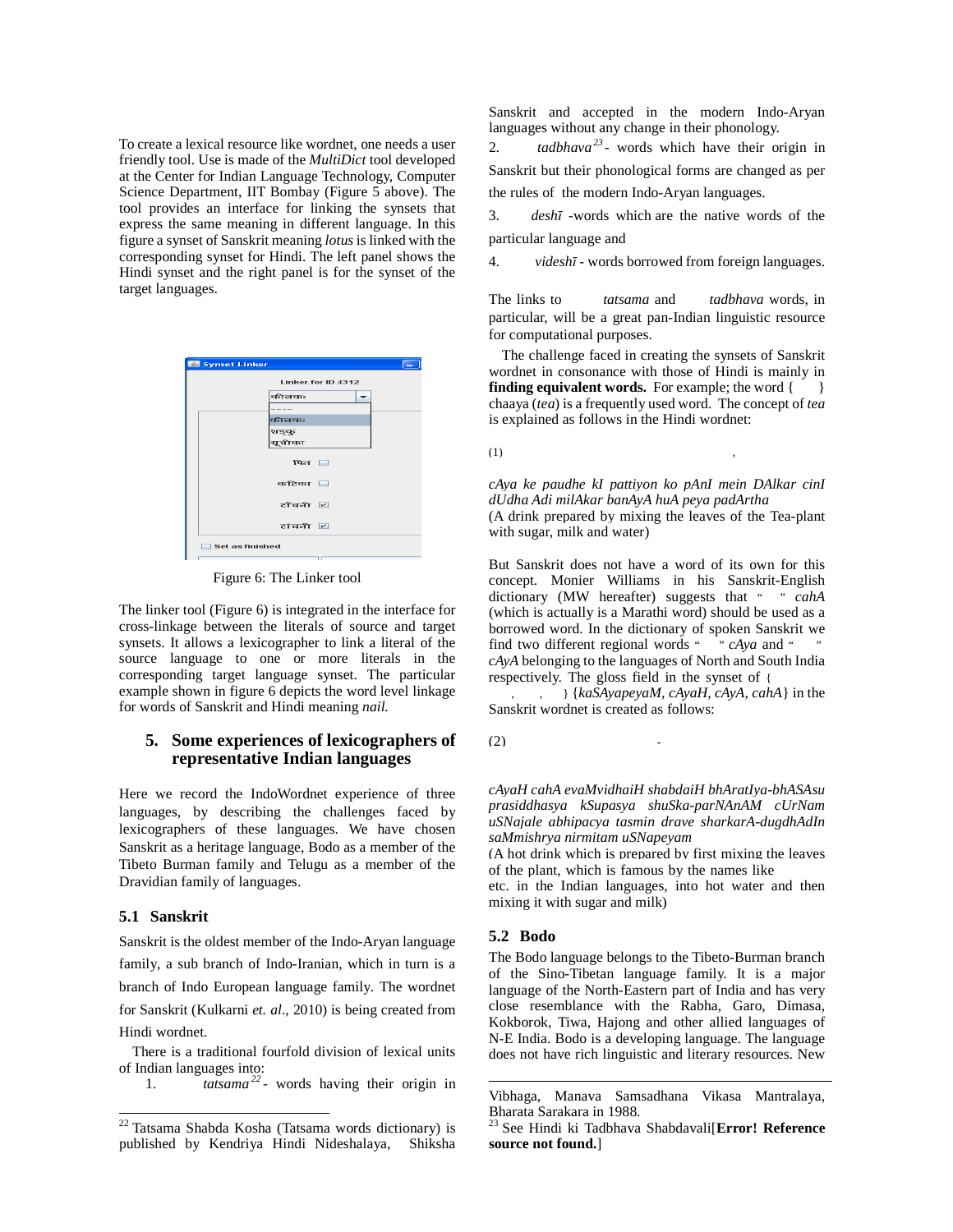words and phrases are being discovered, coined and added to the language. Few examples of synsets from Bodo wordnet (Sarma *et. al.*, 2010) follow:

[World, English]: [पृथ्वी,हिन्दी]: बुहुम, मुलुग, भुम, संसार, हालुर, बैसोमाथा, बलाथलाथा [Bodo]।

[Jungle, English]: [जंगल,हद ]: हामामा, अरन, हामा, हामाबार, जाहार, आरंगा [Bodo] ।

[Body, English]: [शरीर,हिन्दी] : देहा, मोदोम, सोलेर, सावस्रि [Bodo] । [God, English]: [भगवान,हिन्दी]: इसोर, गसाइ, आनान\_गसाइ, अबंलावरि, अबं[Bodo] ।

Some of the frequently encountered challenges faced by Bodo wordnet construction are:

- i. Lack of proper vocabulary to mean the concept, or the example as given by the Hindi synset.
- ii. Small size the Bodo synset. Two/three members synsets are very common.
- iii. Multiwords in synsets which are often coined.

As is apparent, these challenges result from Bodo's relative newness as a language.

#### **5.3 Telugu**

Wordnet for Telugu (Selvaraj A., 2010) is being constructed expanding from Hindi wordnet. Telugu belongs to the South Central Dravidian subgroup of the Dravidian family of languages.

The vocabulary of Telugu is highly Sanskritized in addition to the Persian-Arabic borrowings కబర /kaburu/ `story', జవాబు /javaabu/ `answer'; Urdu తరాజు /taraaju/ `balance'. It does have cognates in other Dravidan languages such as ప
/puli/ `tiger', ఊర /uuru/ `village'; తల /tala/ `head'.

Words in Dravidian languages, especially in Telugu are long and complex. This is because of highly rich morphology and poly-agglutination.

In Telugu (as well as in other languages of the Dravidian family: *Tamil, Malayalam and Kannad*), the lexicographers typically consult the English wordnet, even though they are expanding from the Hindi wordnet. The reason is the relatively lower level of proficiency with Hindi and much wider usage of English in the Southern part of India. This is an interesting situation where both English and Hindi wordnets are consulted. IIT Bombay has provided both Hindi and English synsets for facilitating the expansion.

This gives rise to one of the main challenges in the construction of the Telugu wordnet. Sometimes the Hindi and English synsets do not completely agree in the finer nuances of the meaning, and the lexicographers is left with the tough task of which language's meaning to choose.

The other challenge is that *kinship terms* differ between Hindi and Telugu. For example, for the Hindi synset with id #7379 containing the word भतीजा (*bhatiijaa* meaning *brother's son*), Telugu has finer distinction between *elder brother's son* and *younger brother's son.* Currently Telugu wordnet expands this particular Hindi synset into one with both these terms included, instead of the one with just {దర కమరడ} (soudaaruni kumaarudu; *brother's son* which is ambiguous in Telugu).

# **6. Some guideline for IndoWordnet construction**

In developing the IndoWordNet the following considerations have been kept in mind:

1. Wordnet's central concern is to express a concept unambiguously. To express concepts with a set of word (s) we can follow these options: (a) dictionary words, b) transliteration (c) short phrase and (d) coined word.

2. Dictionary words are included in the wordnet according to the frequency of their use. Options (b), (c) and (d) are typically needed in expanding from a culture or region specific concept. However, these options should be used with discretion, respecting the native speakers' sensitivities.

#### **3. Same synset ID has to be maintained across languages**.

4. As for including newly coined words, it is felt that *Standardization* may be a problem. Coining of new words should be avoided till the method of coining and the procedure of standardization are decided. Some ways of standardization are proposed but there is no consensus among the language groups. One possibility is to validate the words by keeping them on the web and asking for opinions.

5. Regarding region specific and culture specific words, the general policy adopted is to assign a specific **ID range** for such concepts. However, this needs synchronization among lexicographers. It was decided that IDs ranging from 0-50000 will be reserved for common concepts across languages. After that ID ranges will be allotted for specific languages, *e.g*., 50000-60000 for Marathi, 60000-70000 for Konkani and so on.

6. It was emphasized again and again to the lexicographers **never to translate the words in the Hindi synset, but to understand the meaning expressed by the synset and its attached gloss and example sentence and then to put down the words in frequency order the words of the language**.

### **7. Differences of IndoWordnet (IWN) from EuroWordnet (EWN)**

The expansion approach of wordnet creation adopted and elaborated in EuroWordnet (Vossen, 1998) is also the principal methodology for Indwordnet construction. In EWN, English provided the Interlingual Index (ILI). In IWN, the same is provided by Hindi.

There are, however, some crucial differences between IWN and EWN:

(i) Right from the beginning, IWN insisted on storing lexical links expressing relationship of derivational morphology. Indian languages are rich in morphology. In Sanskrit wordnet, for example, the theory that all words are derived from verbal roots- *dhaatus-* is being seriously examined for its use as a fundamental guiding principle for storing and linking word.